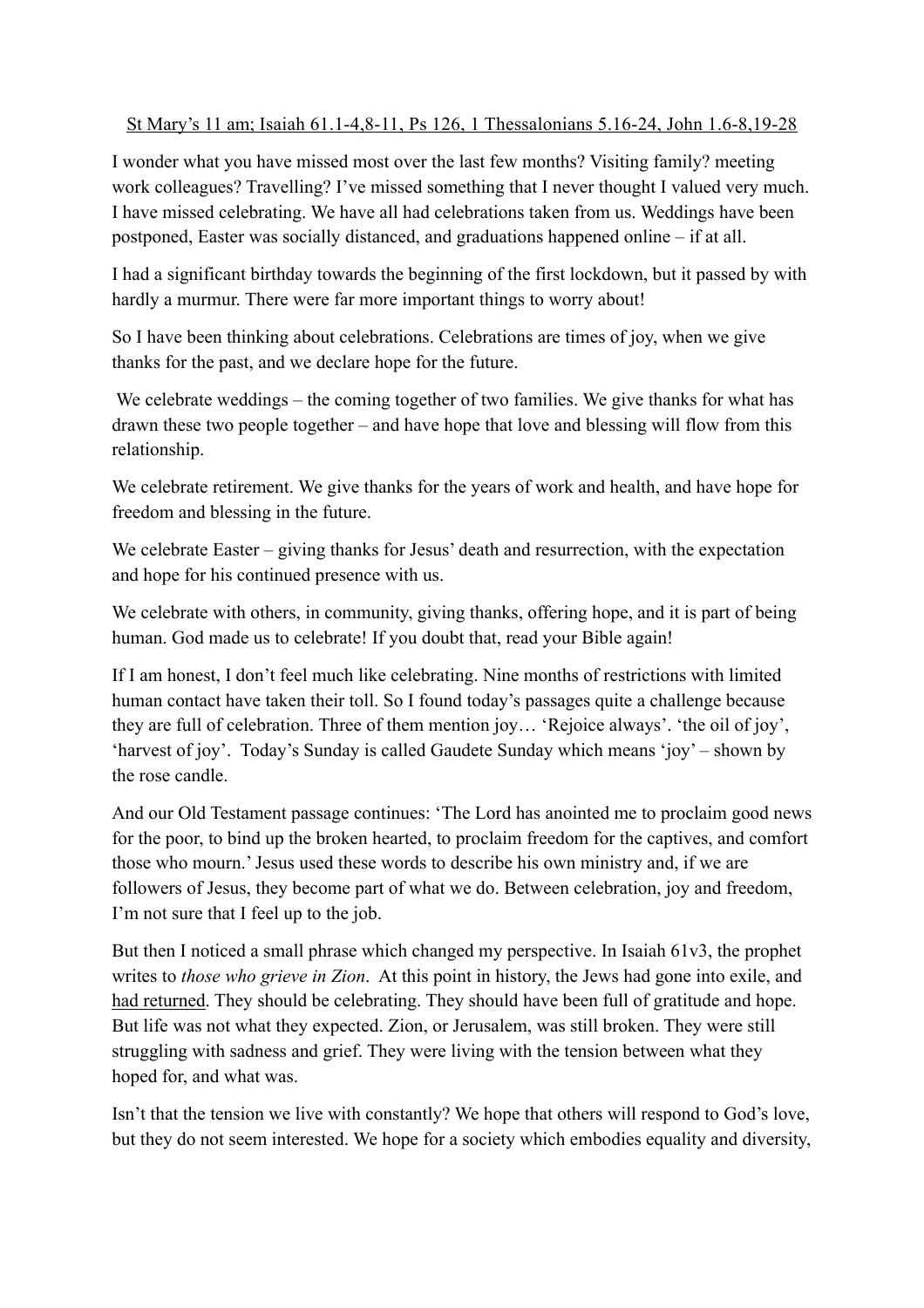but still recognise prejudice in others – and ourselves. We want to help others, but don't know what to do.

This world is full of marvellous things – great people, wonderful sunsets, incredible animals, - but it is still not what God intended. It contains unhealed brokenness, so our lives here will always have some tension.

So what can we do?

Maybe the first step is to copy John the Baptist. When he was asked, 'Are you the Messiah?', he said 'No'. We are not Jesus. We are only witnesses.

The second step is to realise that God rarely asks us to do some big thing to change the world, but he asks us to be faithful.

Last week, in school, I showed an experiment to my class. Here it is: a book hanging on a string. I asked a volunteer to move the book without touching it. As a hint, I gave her a straw. She gave some strong blows – and the book barely moves. But then she thought – and started giving little puffs. And that makes it swing.



We don't need to do great big things, just little things repeatedly.

We keep being kind to the grumpy neighbour, or the difficult pupil.

We keep in touch with those who are isolated.

We keep praying.

The OT passage speaks to those who employ others, whether as part of a business or because they clean for you, keep treating them justly and fairly.

For those on social media, remember the epistle 'test everything, hold fast to what is good.' In other words, we check what we read on social media and only pass on what is helpful and true.

It is the little seeds that God uses to spread righteousness across the world. All we are asked to do is keep sowing seeds of hope and righteousness. James Watt, whose statue dominates the chapel at the back, changed this area of Birmingham but not by doing one big thing. Even his famous steam engine was not fully his own work. Instead, he did lots of small things, improving the life of those around, contributing to this church, making machines more efficient.

We are not the Messiah, we are just called to live faithfully, sowing seeds of kindness and trusting that God will make them grow. When we look back and see what God has done, we